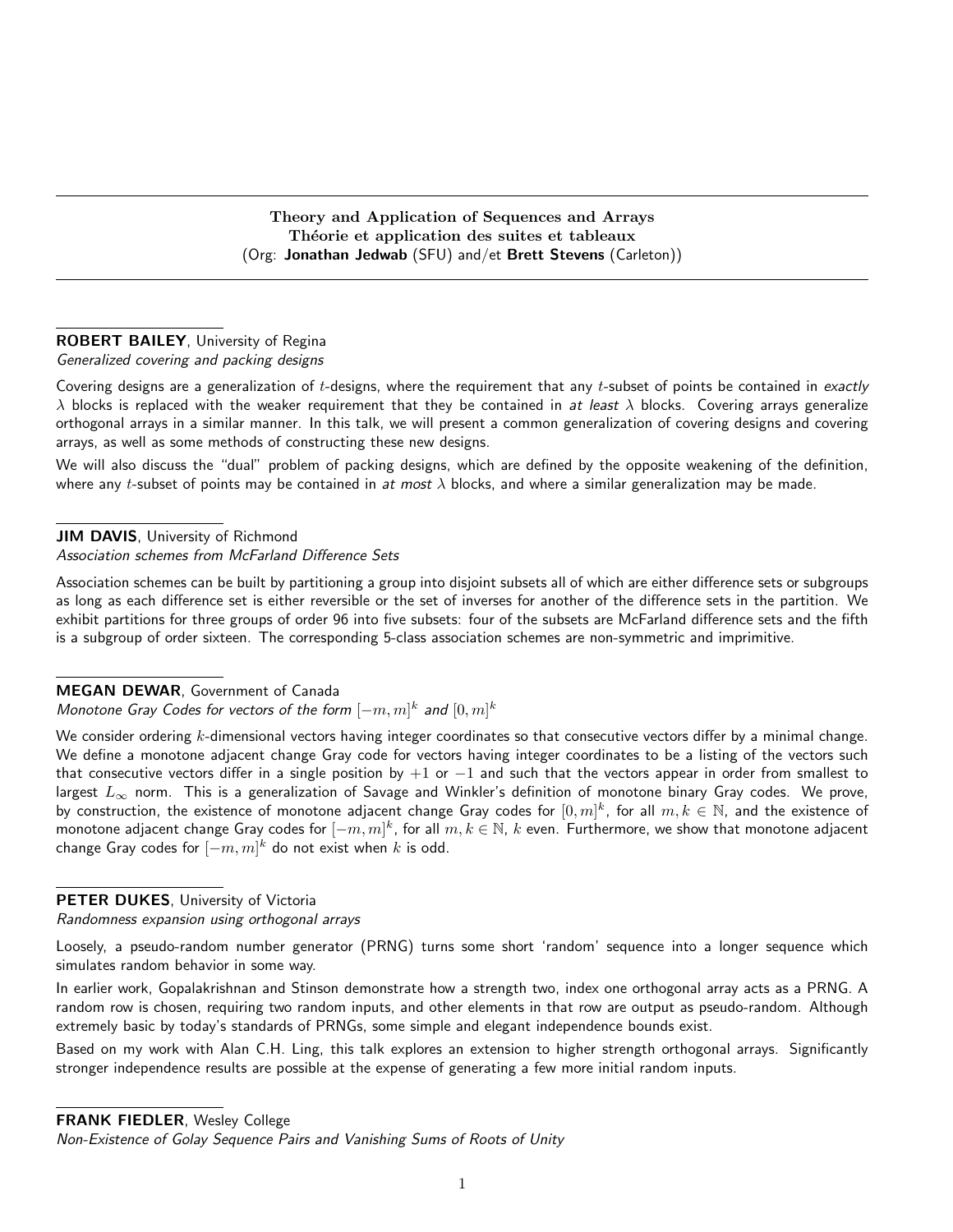The only known non-existence results for Golay sequence pairs are due to Golay and Eliahou et.al. Golay showed that there are no binary Golay sequences of odd length. Eliahou et.al. proved that if  $n$  is the length of a binary Golay sequence pair then  $n$  has no prime factor congruent 3 modulo 4.

We present non-existence results for  $H$ -phase Golay sequence pairs when  $H/2$  is odd.

#### AARON GULLIVER, University of Victoria

Extended Binary Linear Codes from Legendre Sequences

A construction based on Legendre sequences is presented for a doubly-extended binary linear code of length  $2p + 2$  and dimension  $p+1$ . This code has a double circulant structure. For  $p = 4k + 3$ , we obtain a doubly-even self-dual code. Another construction is given for a class of triply extended rate 1/3 codes of length  $3p+3$  and dimension  $p+1$ . For  $p = 4k+1$ , these codes are doubly-even self-orthogonal.

#### RICHARD HOSHINO, National Institute of Informatics, Tokyo

#### A Multi-Round Generalization of the Traveling Tournament Problem and its Application to Japanese Baseball

In a double round-robin tournament involving n teams, every team plays  $2(n-1)$  games, with one home game and one away game against each of the other  $n-1$  teams. Given a symmetric n by n matrix representing the distances between each pair of home cities, the Traveling Tournament Problem (TTP) seeks to construct an optimal schedule that minimizes the sum total of distances traveled by the  $n$  teams as they move from city to city, subject to several natural constraints to ensure balance and fairness.

In the TTP, the number of rounds is set at  $r = 2$ . In this paper, we generalize the TTP to multiple rounds  $(r = 2k)$ , for any  $k \ge 1$ ) and present an algorithm that converts the problem to finding the shortest path in a directed graph, enabling us to apply Dijkstra's algorithm to output the optimal multi-round schedule.

We apply our algorithm to optimize the league schedules for Nippon Professional Baseball (NPB) in Japan, where two leagues of  $n = 6$  teams play 40 sets of three intra-league games over  $r = 8$  rounds. Our optimal schedules for the Pacific and Central Leagues achieve a 25% reduction in total traveling distance compared to the 2010 NPB schedule, implying the potential for considerable savings in terms of time, money, and greenhouse gas emissions.

This is joint work with Ken-ichi Kawarabayashi.

#### HONGGANG HU, University of Waterloo

New Ternary and Quaternary Sequences with Two-Level Autocorrelation

Pseudorandom sequences with good correlation properties are widely used in communications and cryptography. The search of new sequences with two-level autocorrelation has been a very interesting problem for decades. In 2002, Gong and Golomb proposed the iterative decimation-Hadamard transform (DHT) which is an useful tool to study two-level autocorrelation sequences. They showed that for all odd  $n \leq 17$ , using the second-order decimation-Hadamard transform, and starting with a single binary  $m$ -sequence, all known two-level autocorrelation sequences of period  $2^n-1$  which have no subfield factorization can be obtained. Recently, we found many new ternary or quaternary sequences with two-level autocorrelation using the second-order decimation-Hadamard transform. The period of such sequences is  $2^{n} - 1$ .

## JONATHAN JEDWAB, Simon Fraser University

The asymptotic merit factor of binary sequences

The merit factor of a binary sequence measures the collective smallness of its aperiodic autocorrelation coefficients. Long binary sequences with large merit factor are attractive in digital communications applications, and correspond to high-degree polynomials with  $\{+1,-1\}$  coefficients having small  $L_4$  norm on the unit circle. We analyse the behaviour of the merit factor of several classes of binary sequences, as the sequence length increases without bound.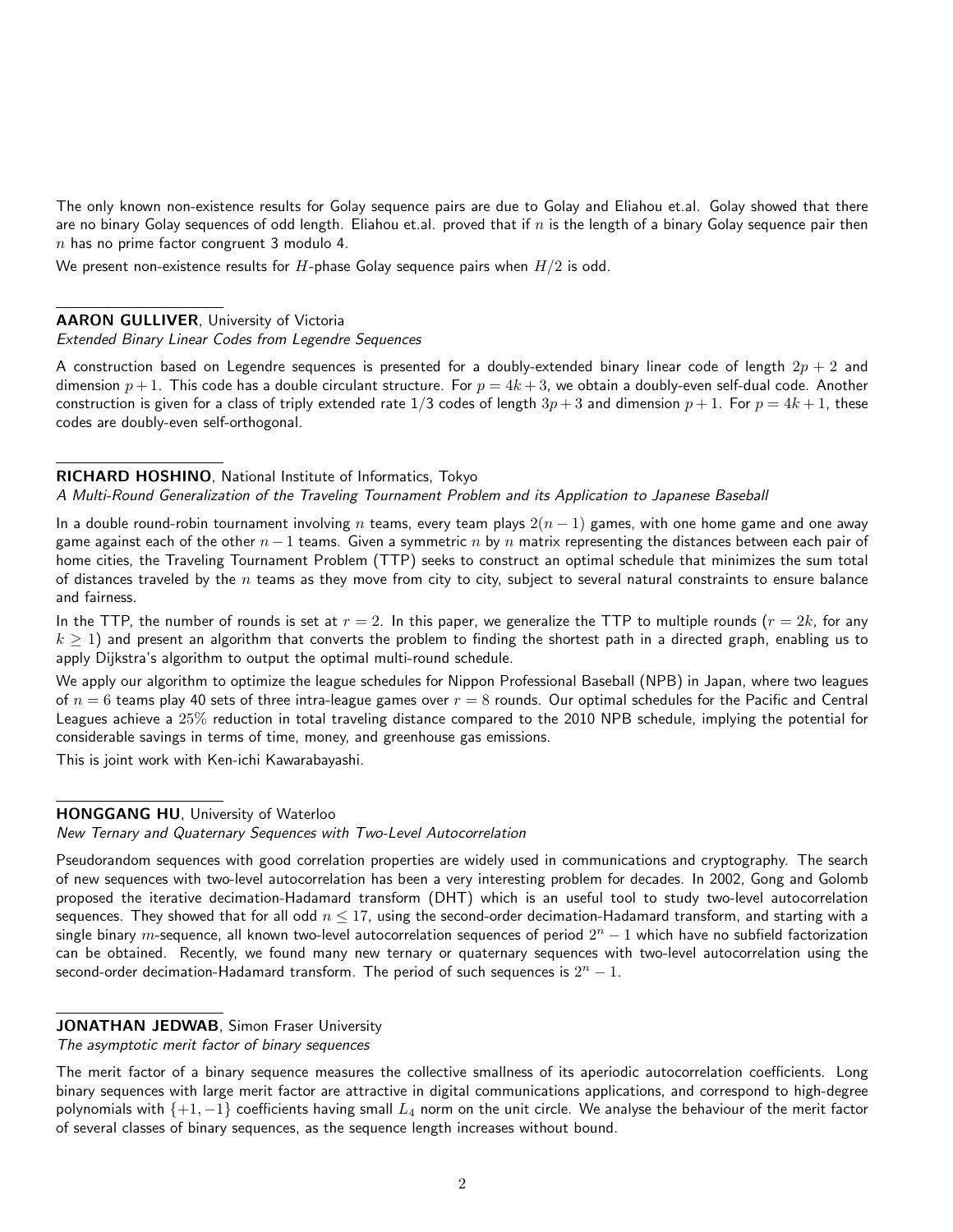This is joint work with Kai-Uwe Schmidt.

### DANIEL KATZ,

Pairs of Maximal Length Sequences with Few Cross-Correlations

We consider pairs of binary maximal length sequences, with one a decimation of the other, and examine the cross-correlations between the one and all the cyclic shifts of the other. We use arithmetic and combinatorial techniques to determine constraints on the number of distinct cross-correlation values that appear and their 2-adic distances from  $-1$  as a function of the length of the sequences and the decimation.

### HADI KHARAGHANI, University of Lethbridge

Turyn type sequences

For a given sequence  $A = (a_0, a_1, \dots, a_n)$ , let

$$
N_A(s) = \sum_{i=0}^{i=n-s} a_i a_{i+s} \text{ for } s = 0, 1, 2, \cdots, n, \text{ and } N_A(s) = 0 \text{ for } s \ge n+1.
$$

Four  $(-1, 1)$  sequences X, Y, Z, W of lengths n, n, n, n – 1, are siad to be of Turyn type if

$$
(N_X + N_Y + 2N_z + 2N_W)(s) = 0
$$
, for  $s \ge 1$ .

It is conjectured that Turyn type sequences of lengths n, n, n, n – 1 exist for all even values of n. A summary of known results on this conjecture will be presented.

### MAHDAD KHATIRINEJAD, University of British Columbia On the Nonexistence of 3-Phase Barker Arrays

A 3-phase Barker array is a matrix of third roots of unity for which all out-of-phase aperiodic autocorrelations have magnitude 0 or 1. The only known truly two-dimensional 3-phase Barker arrays have size  $3 \times 3$ . We prove the nonexistence of  $s \times t$ 3-phase Barker arrays for infinitely many values of  $(s,t)$ . As an example, we show that a 3-phase Barker array of size  $s\times 3^k q$ , where  $k \ge 1$  and  $(3, q) = 1$ , must satisfy  $s \le 2k + 1$ . In the case  $q = 1$  and  $s > 1$ , we completely settle the nonexistence unless  $s = 3^k = 3$ . Using an exhaustive search, we also rule out the nonexistence of certain small 3-phase Barker arrays. This is joint work with Jonathan Jedwab and Kai-Uwe Schmidt.

PETR LISONEK, Simon Fraser University Identities for Kloosterman sums

Kloosterman sums are exponential sums defined on finite fields that are important in Cryptography and Coding Theory. As a motivation example we mention an application in the construction of pseudo-random sequences that are used as key streams in stream ciphers. Identities relating values of Kloosterman sums are thus of interest. We use the theory of elliptic curves to show that an infinite family of such identities can be obtained from the classical modular polynomials. We show that some identities that have been proved earlier by other authors arise as special cases of our result.

### DANIEL PANARIO, Carleton University

Divisibility of Polynomials over Finite Fields and Combinatorial Applications

Consider a maximum-length shift-register sequence generated by a primitive polynomial  $f$  over a finite field. The set of its subintervals is a linear code whose dual code is formed by all polynomials divisible by  $f$ . Since the minimum weight of dual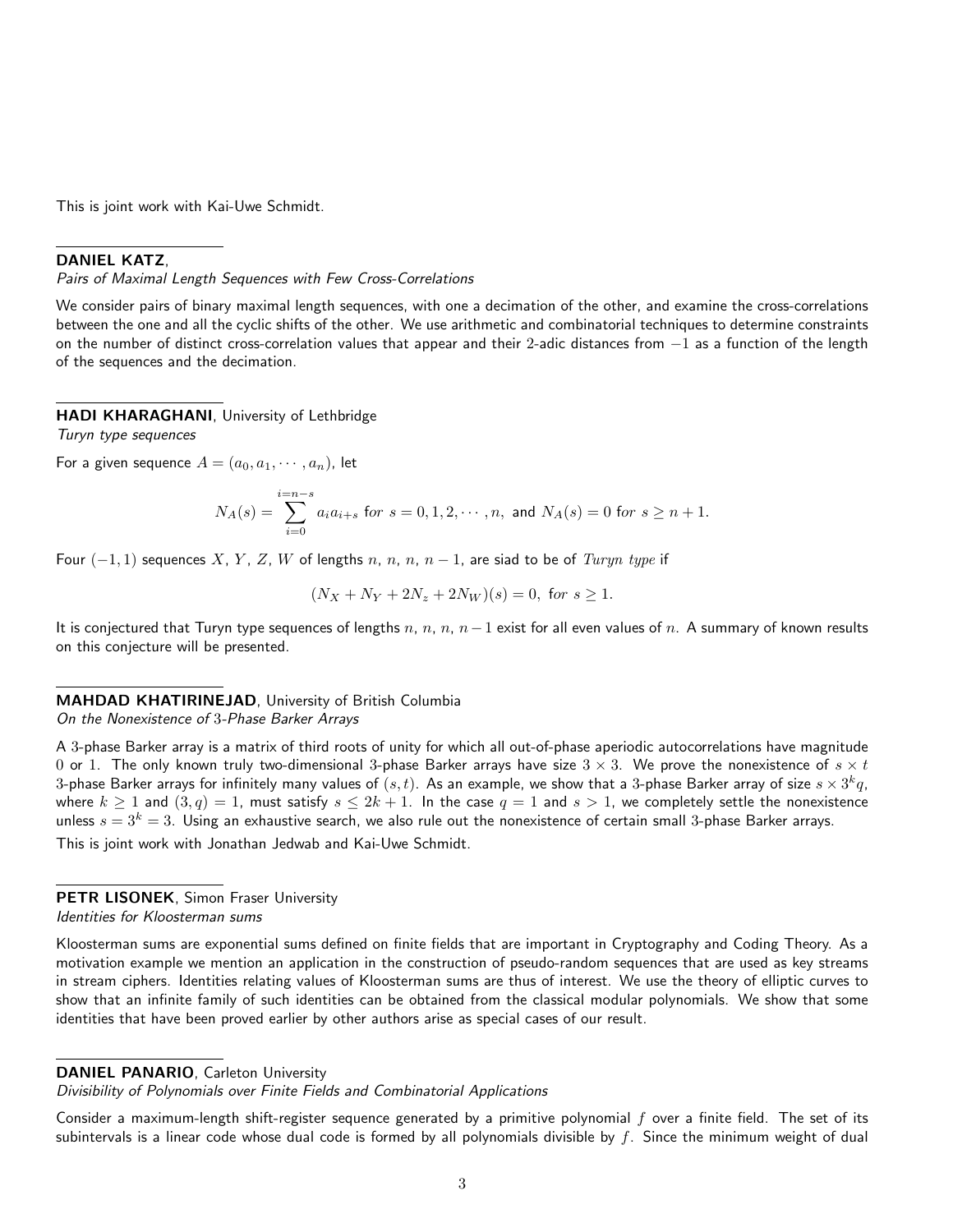codes is directly related to the strength of the corresponding orthogonal arrays, we can produce orthogonal arrays by studying divisibility of polynomials. Munemasa (Finite Fields Appl., 4(3):252-260, 1998) uses trinomials over  $\mathbb{F}_2$  to construct orthogonal arrays of guaranteed strength 2 (and almost strength 3). That result was extended by Dewar, Moura, Panario, Stevens and Wang (Des. Codes Cryptogr., 45:1-17, 2007) to construct orthogonal arrays of guaranteed strength 3 by considering divisibility of trinomials by pentanomials over  $\mathbb{F}_2$ .

In this talk we review the above results and we comment on extensions of them. First we simplify the requirement in Munemasa's approach that the characteristic polynomial of the sequence be primitive: we show that the method applies even to the much broader class of polynomials with no repeated factors. Then we give characterizations of divisibility for binomials and trinomials over  $\mathbb{F}_3$ . Some of our results apply to any finite field  $\mathbb{F}_q$  with q elements. We briefly comment on the combinatorial applications of these results.

Joint work with Olga Sosnovski, Brett Stevens and Qiang Wang.

#### ANDREW RECHNITZER, UBC

Some numerical experiments on a very combinatorial group

Richard Thompson's group F is a widely studied group which has provided examples of and counter-examples to a variety of conjectures in group theory. It is also an extremely combinatorially appealing object which has a beautiful description in terms of binary trees.

In this talk I will describe some combinatorial problems associated with F. One of these problems is directly related to the very open problem of the amenability of the group. I will explore this problem using some simple numerical methods that are usually applied to problems in statistical physics.

Joint work with Murray Elder, Eric Fusy, Buks van Rensburg and Thomas Wong will appear in this talk.

### KAI-UWE SCHMIDT, Simon Fraser University

# From Dirichlet characters to binary sequences with large merit factor

A binary sequence of length n is an n-tuple of elements taking on values  $+1$  or  $-1$  and its merit factor is a measure of self-similarity of the sequence. The problem of determining the largest possible merit factor of long binary sequences is related to several classical conjectures due to Littlewood, Erdős, and Turyn. We consider binary sequences of odd square-free length n for which  $\phi(n)$  of the n elements are determined by the real nonprincipal Dirichlet character modulo n, while the remaining  $n - \phi(n)$  elements can be freely chosen. Subject to mild conditions, we determine the worst-case and best-case behaviour of the merit factor of these sequences, and show that almost all these sequences have the best-case behaviour. We also give explicit examples of such sequences having the best-case behaviour.

This is joint work with Jonathan Jedwab.

#### **BRETT STEVENS, Carleton University**

Sequences in Groups: covering arrays, costas arrays and APN permutations

Sequences can be viewed more generally as maps from one group to another, with the standard domain being the Natural numbers or some subset thereof. We survey some common uses of such sequences for constructing orthogonal covering arrays, Costas arrays and APN permutations. The requirements on the sequences in these three cases are similar and lead to two natural definitions: weighted ambiguity and deficiency. We study the optimum lower bounds of these measures for bijections between two groups of the same size and show that optimal ambiguity implies the APN property. We then examine several constructions of mappings which are optimal with respect to these lower bounds.

DOUG STINSON, University of Waterloo

Some new results and conjectures on Costas and honeycomb arrays